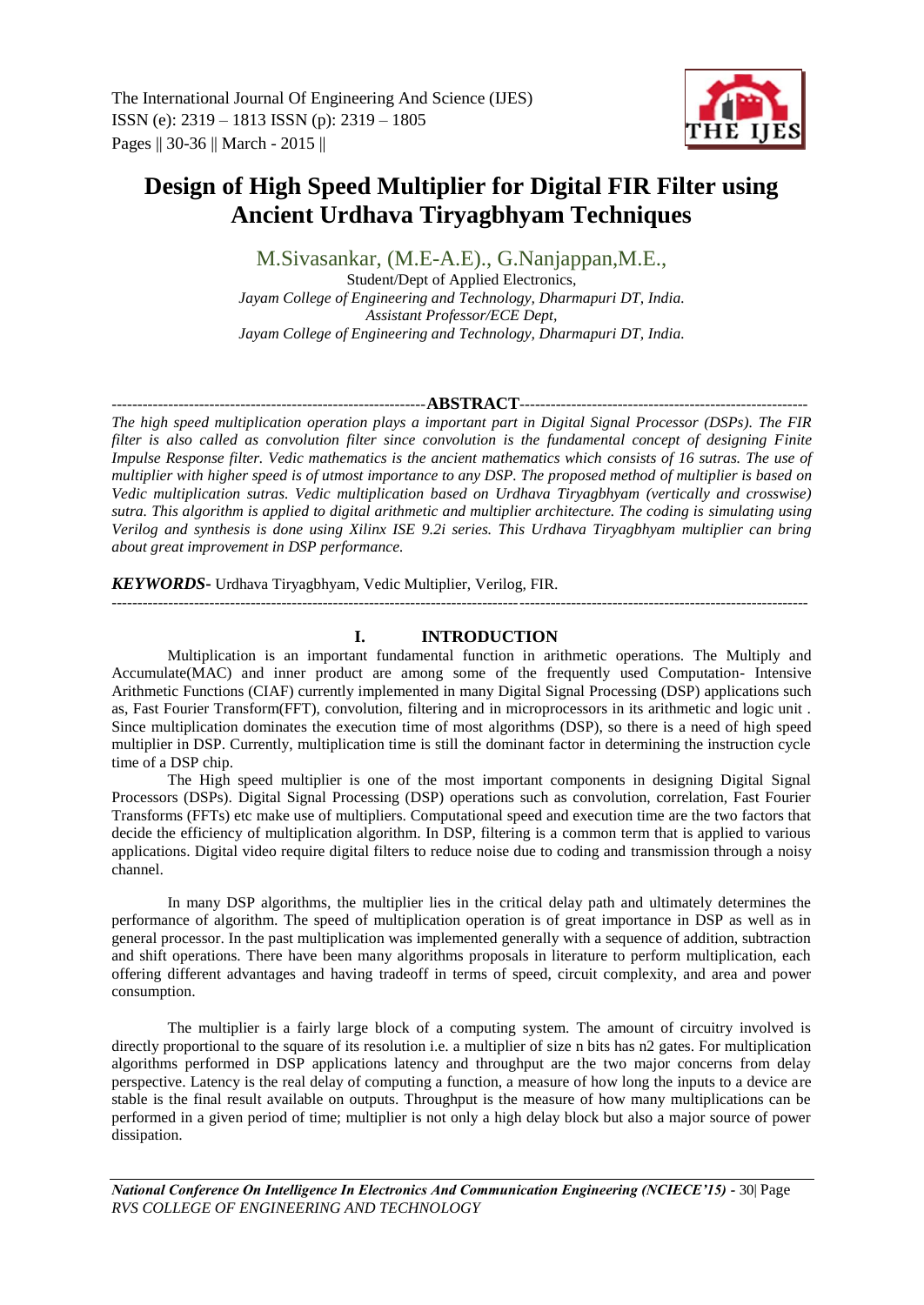In algorithmic and structural levels, a lot of multiplication techniques had been developed to enhance the efficiency of the multiplier; which encounters the reduction of the partial products and/or the methods for their partial products addition, but the principle behind multiplication was same in all cases. Vedic arithmetic is the ancient system of Indian mathematics which has a unique technique of calculations based on 16 Sutras (Formulae). "Urdhava Tiryagbhyam" is a Sanskrit word means vertically and crosswise formula is used for smaller number multiplication. Conventional multiplication is a technique that allows for smaller, faster multiplication circuits, by recoding the numbers that are multiplied. It is the standard technique used in chip design, and provides significant improvements over the "long multiplication" technique.

Vedic multipliers are based on Vedic Sutras. In Sanskrit word 'Veda' stands for 'knowledge'. Vedic mathematics is believed to be reconstructed from Vedas by Sri Bharti Krishna Tirathaji between the years 1911 to 1918. The Vedic mathematics has been divided into sixteen different Sutras which can be applied to any branch of mathematics like algebra, trigonometry, geometry etc. Its methods reduce the complex calculations into simpler ones because they are based on methods similar to working of human mind thereby making them easier. It has been seen that being coherent and symmetrical, they consume lesser power and acquire lower chip area. Designs based on Vedic Mathematics have been used in many applications like ALU, MAC etc. and have shown better results.

The main objectives are,

- i. To reduces the time delay and power consumption.
- ii. To reduce the 40-60% of processing time by using Vedic multiplier.
- iii. To improve the speed of process.
- iv. To increase the efficiency

The demand for high speed processing has been increasing as a result of expanding computer and signal processing applications. Higher throughput arithmetic operations are important to achieve the desired performance in many real-time signal and image processing applications. One of the key arithmetic operations in such applications is multiplication and the development of fast multiplier circuit has been a subject of interest over decades. Reducing the time delay and power consumption are very essential requirements for many applications.

## **II. PROPOSED SYSTEM**

I proposed to design a Vedic multiplier for digital FIR filter using Vedic mathematics. It is an ancient mathematics which has a unique technique of mental calculation with the help of simple rules and principles based on 16 sutras. One of the sutra is Urdhava Tiryagbhyam. This algorithm is applied to digital arithmetic and multiplier architecture is formulated. The coding is done using Verilog and synthesis is done using Xilinx ISE series. This Vedic multiplier can bring about great improvement in DSP performance. The advantages are

- i. Urdhava-Tiryagbhyam reduces the area, time delay and power consumption.
- ii. It reduces the 40-60% of propagating time by using Vedic multiplier.
- iii. It improves the speed of process.
- iv. Provide a better efficiency than conventional method.

#### **III. FIR FILTER**

The direct form realization of FIR filter can be obtained by using linear convolution. Consider FIR filter having impulse response h (n) as represented in Figure 1



Fig 1: Basic block diagram of FIR filter

*National Conference On Intelligence In Electronics And Communication Engineering (NCIECE'15) -* 31| Page *RVS COLLEGE OF ENGINEERING AND TECHNOLOGY*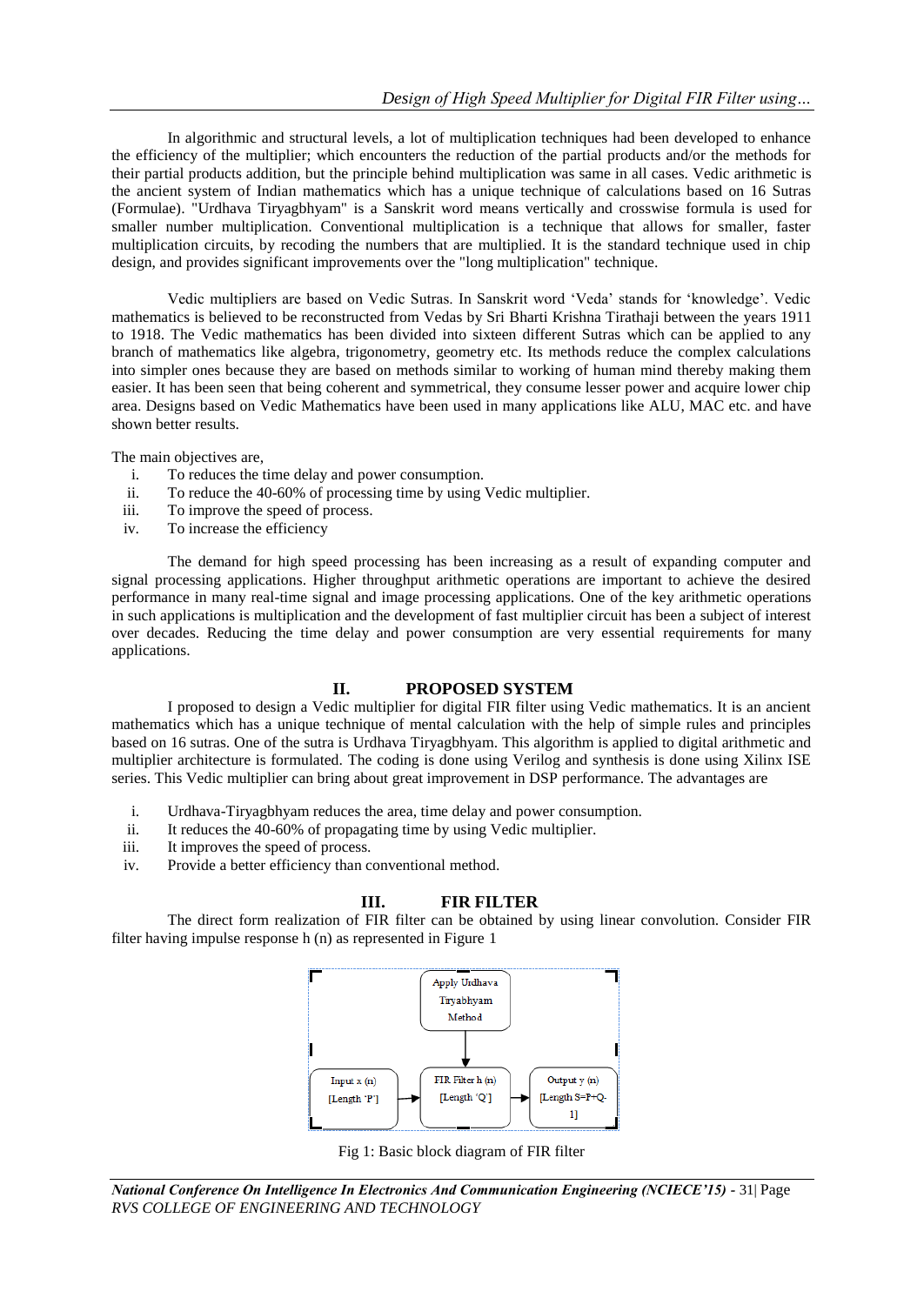Let  $x(n) = Input sequence having length 'P'.$  $x(n) = \{0, 1, 2, \ldots, P \cdot 1\}$ 

h (n) = impulse response of filter having length 'Q'.

h (n) = {0, 1, 2, . , O . 1}

The linear convolution of x (n) and h (n) produces the output sequence y (n) and the length of y (n) is

 $S = P + Q-1$  (1)

The length of x (n) and h (n) can be made equal to 'S' by adding required number of zeros in x (n) and h (n). This is known as zero padding. It means we have to increase the length of x (n) by P points and length of h (n) by Q points to make the total length 'S =  $P + Q-1$ '.

In FIR filter, both the sequences  $x$  (n) and h (n) are finite, so linear convolution will be finite. The convolution having input x of length P with filter h of length Q will give the output sequence y (n).

$$
y(x) = \sum_{k=0}^{Q-1} (h(k) \times (n-k)) \quad (2)
$$

Figure (2) represents direct form structure of FIR filter. By expanding equation (2) we can draw the direct form structure of FIR filter.

$$
y(n) = h(0)x(n) + h(1)x(n-1) + h(2)x(n-2) + h(3)x(n-3) + \dots + h(Q-1)x(n-Q+1)
$$
 (3)

The direct form realization structure is also called canonic structure since the number of delay elements in the block diagram is equal to the order of difference equation of a digital filter. The figure (2) contain  $[Q-1]$ , delay blocks. This structure has 'Q-1', additions and 'Q' multiplications.



Fig 2: Direct form structure of FIR system

#### **IV. VEDIC MATHEMATICS**

Vedic mathematics is an ancient mathematics that has a unique system of computation based on simple rule and basic principles with which mathematical problem can be solved. It deals with many modern mathematical terms including arithmetic, trigonometry, geometry (plane, co-ordinate), quadratic equations, factorization and even calculus. The beauty of Vedic mathematics lies in the fact that it reduces the complex looking calculations in conventional mathematics to a very simple one. This is so because the Vedic formulae are claimed to be based on the natural principles and sutra on which the human mind works. This is a very interesting field and presents some effective algorithms which can be applied to various branches of engineering such as computing and digital signal processing.

His Holiness Jagadguru Shankaracharya Bharati Krishna Teerthaji Maharaja (1884–1960) comprised all this work together and gave its mathematical explanation while discussing it for various applications. Swamiji constructed 16 sutras (formula) and 16 Upa sutras (sub formula) after extensive research in Atharva Veda. These formulae are not to be found in present book of Atharva Veda because these formulae were constructed by Swami-ji himself.

Vedic mathematics is not only a mathematical wonder but also it is logical. That's why Vedic Mathematics has such a degree of eminence which cannot be disapproved. Due to these phenomenal characteristic, Vedic Mathematics has already crossed the boundaries of India and has become a leading research topic in abroad. Vedic Mathematics deals with several simple as well as complex mathematical operations. Especially, methods of basic arithmetic are extremely simple and powerful.

*National Conference On Intelligence In Electronics And Communication Engineering (NCIECE'15) -* 32| Page *RVS COLLEGE OF ENGINEERING AND TECHNOLOGY*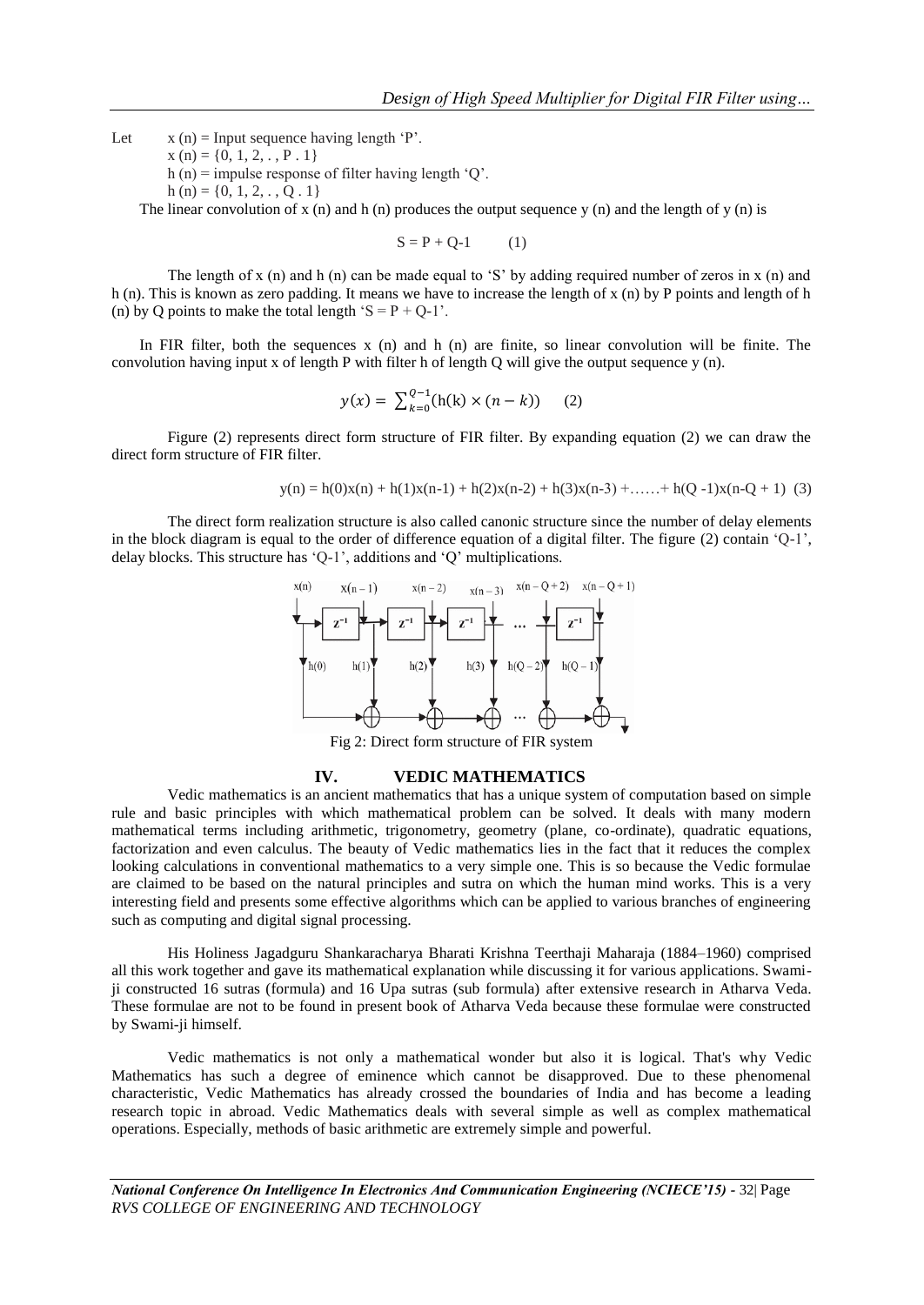The word 'Vedic' is a Sanskrit word derived from the word 'Veda' which means the collection of all knowledge. From the ancient times Vedas were passed from previous generation to next generation orally rather than written. Vedic mathematics is mainly based on 16 Sutras (or aphorisms) dealing with various branches of mathematics like arithmetic, algebra, geometry etc.

These Sutra's meanings with few words are enlisted below alphabetically:

- 1. (Anurupye) Shunyamanyat If one is in ratio, the other is zero.
- 2. Chalana-Kalanabyham Differences and Similarities.
- 3. Ekadhikina Purvena By one more than the previous one.
- 4. Ekanyunena Purvena By one less than the previous one.
- 5. Gunakasamuchyah The factors of the sum is equal to the sum of the factors.
- 6. Gunitasamuchyah The product of the sum is equal to the sum of the product.
- 7. Nikhilam Navatashcaramam Dashatah All from 9 and last from 10.
- 8. Parvarya yojayet Transpose and adjust.
- 9. Puranapuranabhyam By the completion or no completion.
- 10. Sankalana-vyavakalanabhyam By addition and by subtraction.
- 11. Shesanyankena Charamena The remainders by the last digit.
- 12. Shunyam Saamyasamuccaye When the sum is the same that sum is zero
- 13. Sopaantyadvayamantyam The ultimate and twice the penultimate.
- 14. Urdhava-tiryagbhyam Vertically and crosswise.
- 15. Vyashtisamanstih Part and Whole.
- 16. Yaavadunam Whatever the extent of its deficiency.

The Sub Sutras are

- 1. Anurupyena
- 2. Shishyate Sheshsamjnah
- 3. Adyamadye Nantyamantyena
- 4. Kevalaih Saptakam Gunyat
- 5. Vestanam
- 6. Yavadunam Tavadunam
- 7. Yavadunam Tavadunikutya Varganka ch Yojayet
- 8. Antyayordhshakepi
- 9. Antyatoreva
- 10. Samucchayagunitah
- 11. Lopanasthapanabhyam
- 12. Vilokanam

#### **V. URDHAVA TIRYAGBHYAM**

Urdhava Tiryagbhyam Sutra is a general multiplication formula applicable to all cases of multiplication. Urdhava Tiryagbhyam is Sanskrit word which means "Vertically and crosswise". The multiplication is based on an algorithm called Urdhava Tiryagbhyam (Vertical & Crosswise) of ancient Indian Vedic Mathematics. The Urdhava Tiryagbhyam is always function for even number of sequence and gives odd number of sequences. Urdhava Tiryagbhyam sutra is also known as array multiplication technique.

It is based on a novel concept through which the generation of all partial products can be done with the concurrent addition of these partial products. The parallelism in generation of partial products and their summation is obtained using Urdhava Triyagbhyam. Multiplication technique plays important role in designing of FIR filter. This sutra can be generalized for any N×N bit multiplication. Figure 3 illustrates the line diagram for the multiplication using Urdhava Tiryagbhyam method.

Now for example if we have FIR filter of order 4 with input sequence  $x(n) = [1, 2, 3, 4]$  and filter coefficient  $h(n) = [30, 342, 45, 6]$ , then output sequence y(n) of FIR filter is given by

 $y(0) = 1*30 = 30$  $y(1) = 1*342 + 2*30 = 402$  $y(2) = 1*45 + 2*342 + 3*30 = 819$  $y(3) = 1*6 + 2*45 + 3*342 + 4*30 = 1242$  $y(4) = 2*6 + 3*45 + 4*342 = 1515$  $y(5) = 3*6 + 4*45 = 198$  $y(6) = 4*6 = 24$  $y(n) = [30, 402, 819, 1242, 1515, 198, 24]$ 

*National Conference On Intelligence In Electronics And Communication Engineering (NCIECE'15) -* 33| Page *RVS COLLEGE OF ENGINEERING AND TECHNOLOGY*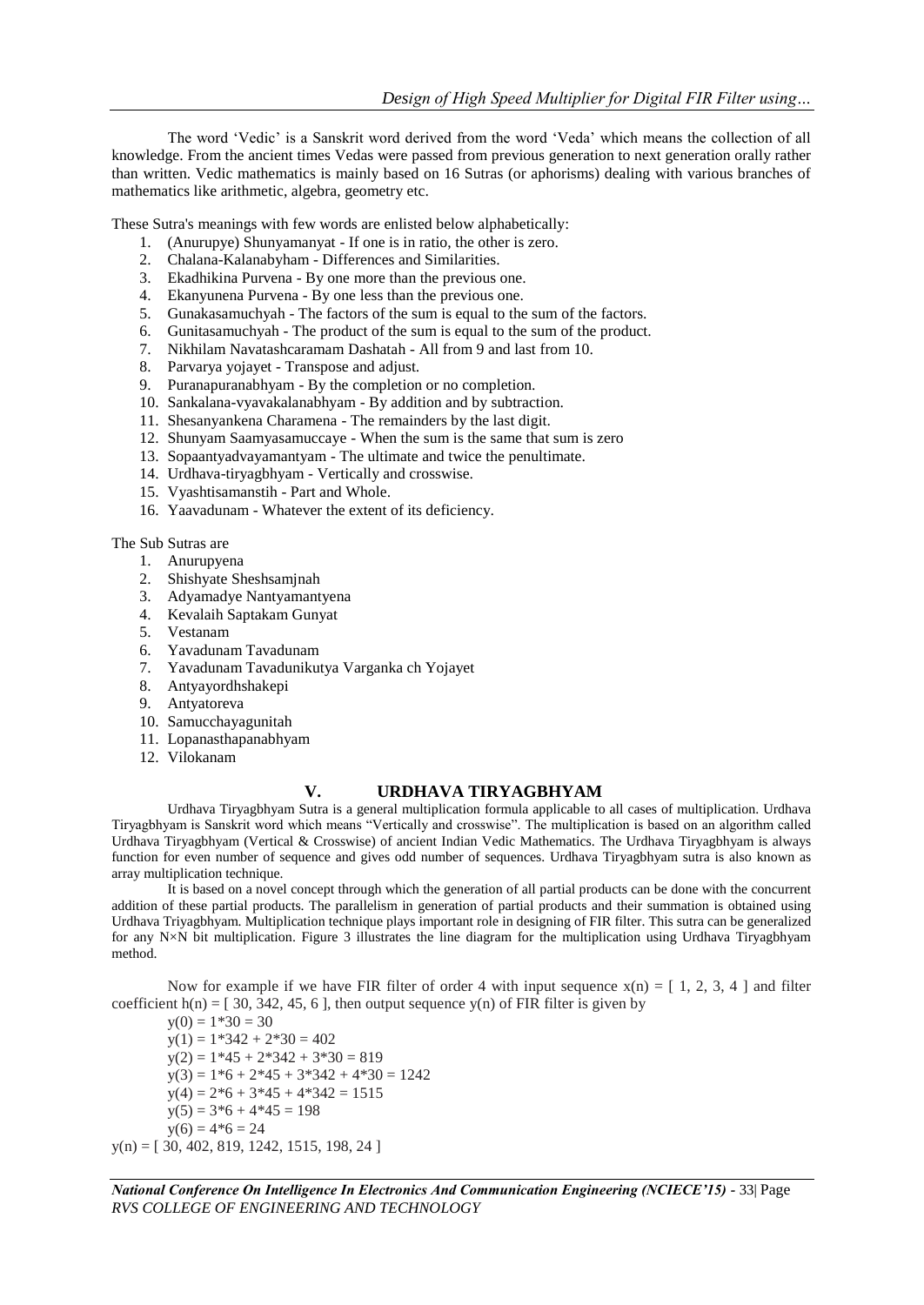

Fig. 3: Multiplying two numbers using Urdhava Tiryagbhyam method

## **2-Bit Vedic multiplie[r](http://ieeexplore.ieee.org/ielx7/6766412/6776904/6777002/html/img/6777002-fig-1-large.gif)**



Fig 4: Sample Presentation for 2-Bit Vedic Multiplication



Fig 5: Block Diagram of 2-Bit Vedic Multiplier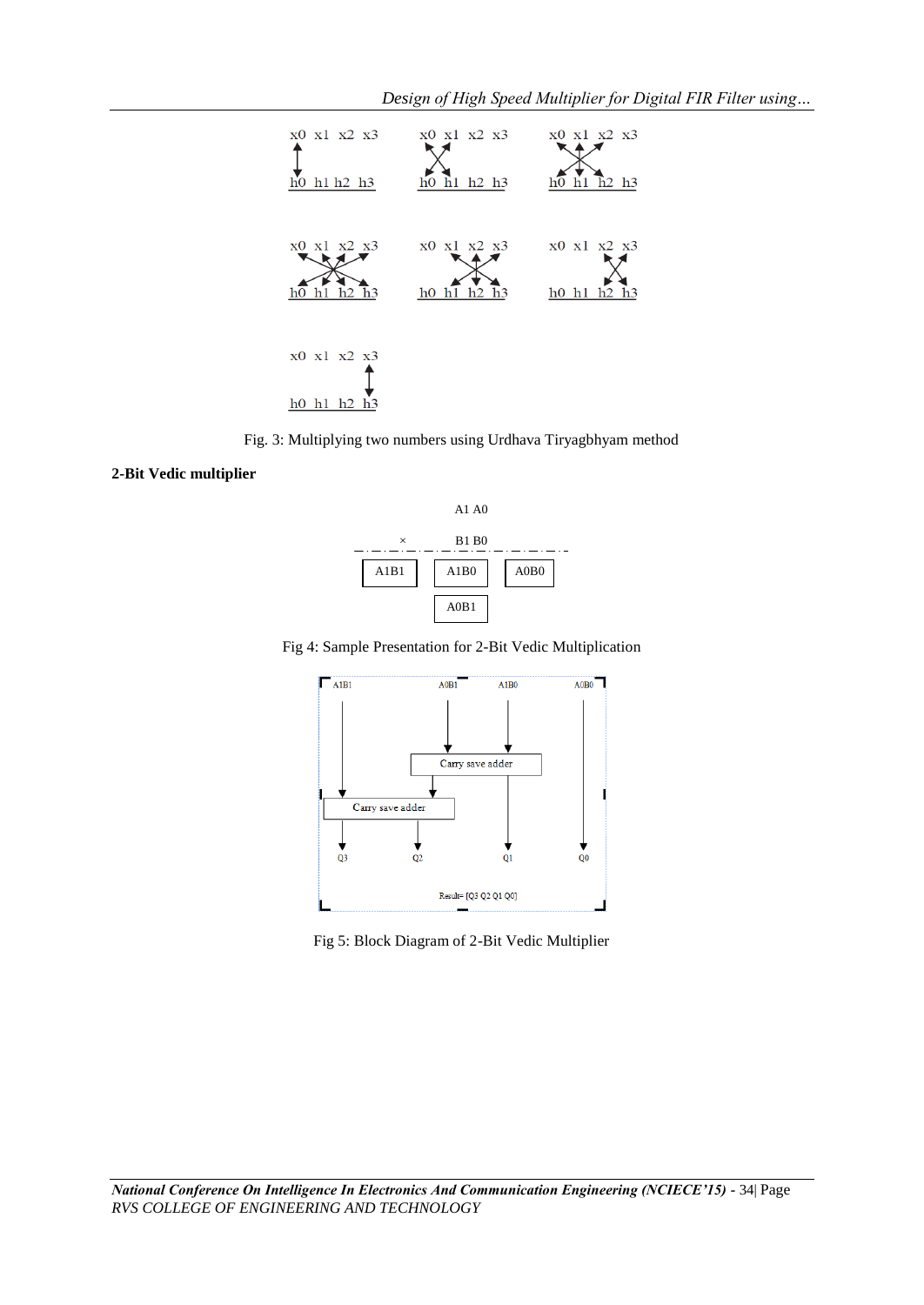## **8-Bit Vedic multiplier**



Result= [Q15-Q0]

Fig 6: Block Diagram of 8-Bit Vedic Multiplier





Fig 7: Block Diagram of 64-Bit Vedic Multiplier

| <b>Multipliers</b> | Array Multiplier(ns) | Vedic Multiplier(ns) |
|--------------------|----------------------|----------------------|
| $4-Bit$            | 13.582               | 12.657               |
| 8-Bit              | 26.564               | 18.506               |
| $16-Bit$           | 55.430               | 24.823               |
| $32-Bit$           | 110.348              | 31.750               |
| $64 - Bit$         | 220.184              | 40.332               |

Fig 8: Timing analysis using Xilinx

*National Conference On Intelligence In Electronics And Communication Engineering (NCIECE'15) -* 35| Page *RVS COLLEGE OF ENGINEERING AND TECHNOLOGY*